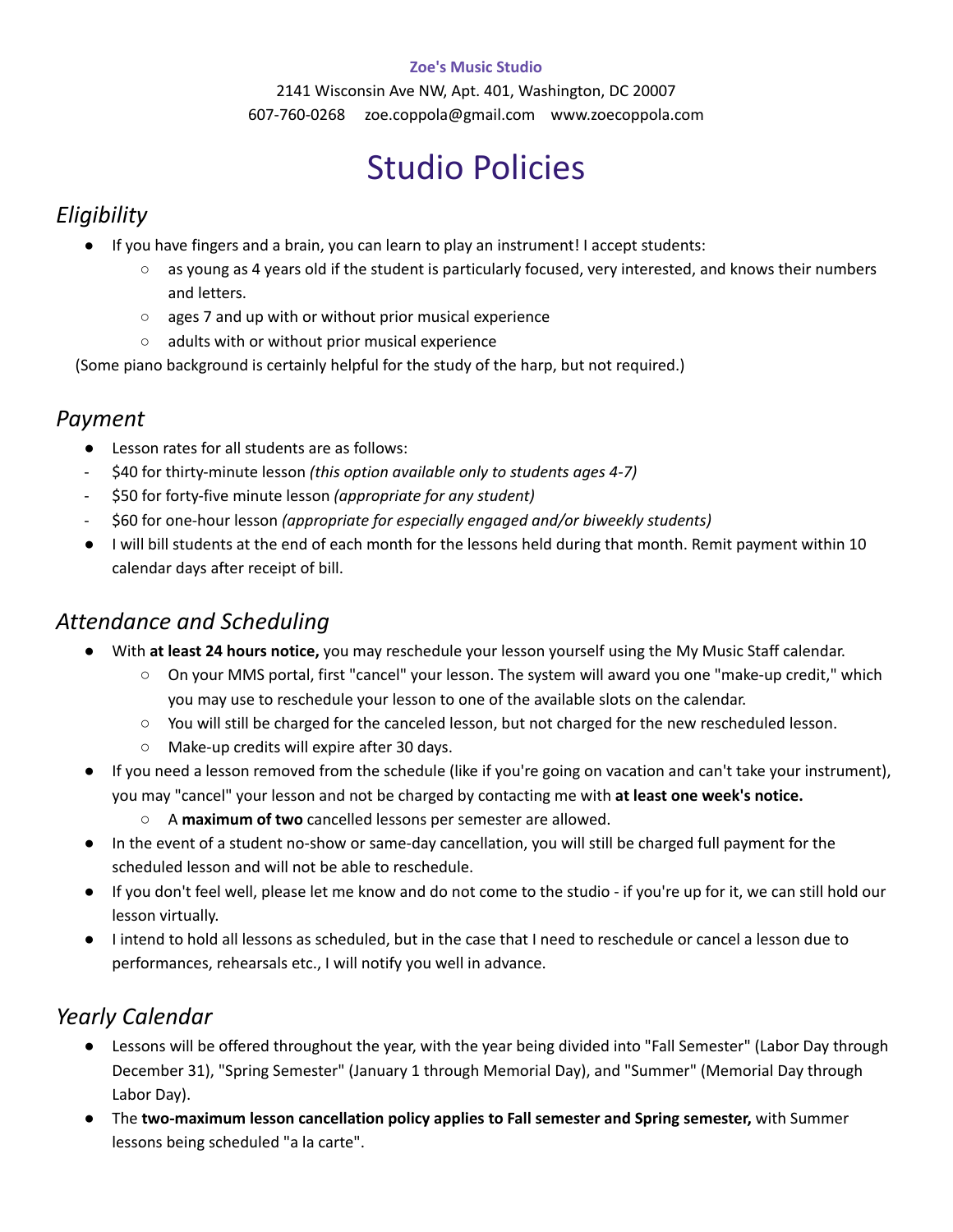- The studio will close for some holidays and seasonal breaks, which will be marked on the MMS calendar well in advance.
- If a student needs to take a break from lessons, I cannot guarantee that the lesson time slot will be reserved.

## *Lesson Etiquette and Expectations*

- Plan to arrive a few minutes before your lesson, and understand that if you are late, it may not be possible for me to extend your lesson time.
- The student is responsible for bringing his own books to every lesson.
- Please wash your hands in the restroom or use hand sanitizer (provided) before sitting down at the instrument.

# *Virtual Option*

● If the student is sick or may have something contagious, please do not come to the lesson in-person. In the case of student or teacher illness, grab your pajamas and a cup of tea and we can hold our lesson virtually over Zoom. Online lessons will also be offered in the case of inclement weather or other emergency situations.

#### *Practice Expectations*

- At-home practice throughout the week is an integral part of taking private lessons. The student will need an instrument, bench/chair at the correct height, and a music stand or other tuning supplies as appropriate. It's important to have your music things set up conveniently in your home so that it's easy to sit down and practice. Removing cases, locating misplaced books, fussing with incorrect seating, a setup in the basement far away from other family, etc. can become barriers to regular practice.
- Very young students can spend a few ( $\approx$ 15) minutes at a time practicing their assignments. Students moving into late beginner and intermediate levels should be dedicating (at least) a few hours per week. Practice time can include not only the assignments for the week but also reviewing old pieces, composing, general fiddling around/improvising, etc.!

### *Books & Materials*

- Piano: Most students will use the Faber Piano Adventures series of books. There are many options for individualization within the series, and we can find which options are best based on the needs of the student. Purchase the requested books from a music store or online.
- Harp: Most students will use Zoe's Happy Harps curriculum. You may purchase a hard or digital copy of the appropriate level directly from me.
- These series will be the basis for learning but can be supplemented with additional materials and pieces as appropriate. Both piano and harp students also need a staff/lined paper notebook, which can be purchased from me or obtained on your own.

# *Performance Opportunities*

Pending sufficient student interest, we will hold studio recitals. All students are encouraged to participate! Other opportunities, like outreach or community concerts, may be available.